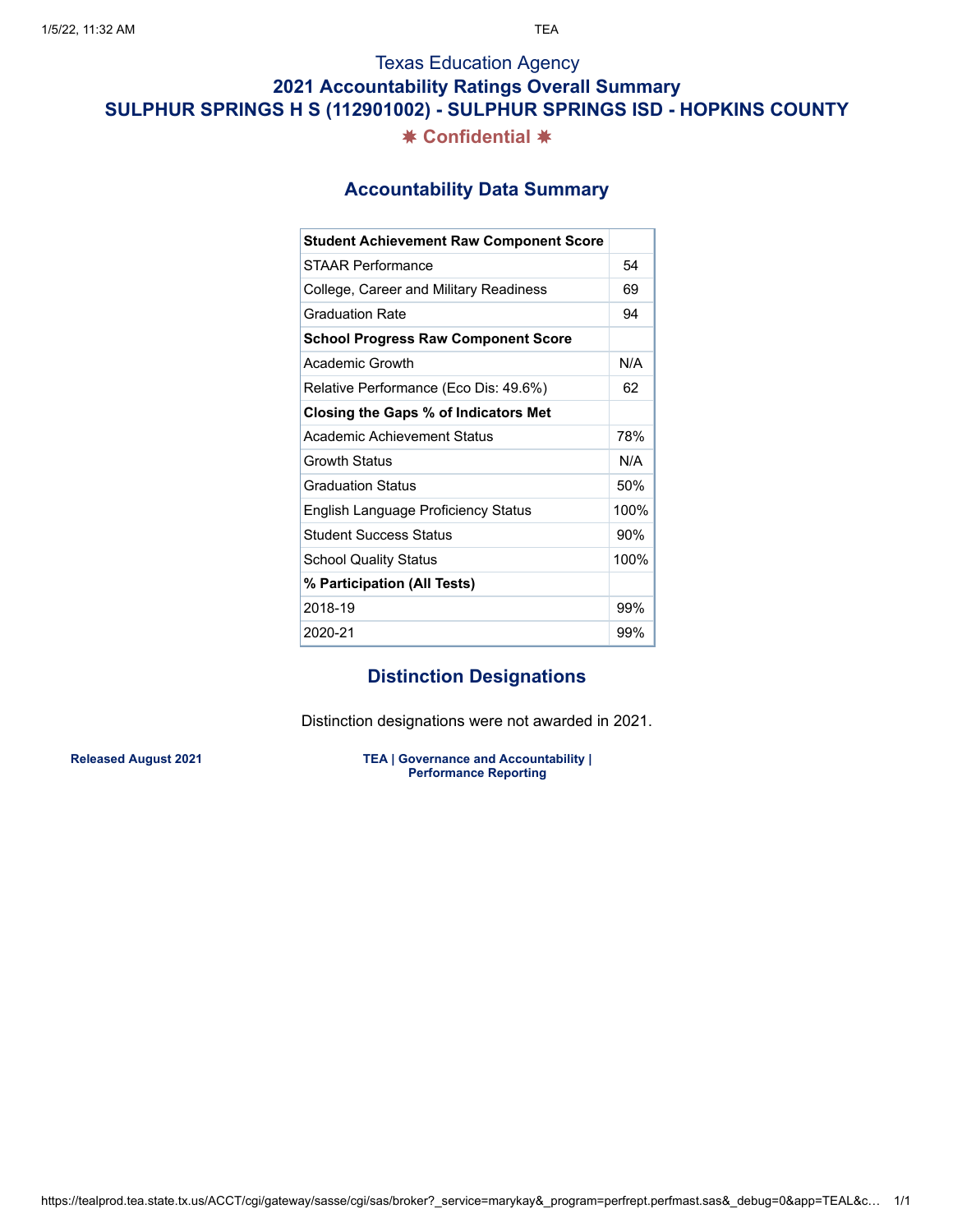### **2021 Accountability Ratings Overall Summary**

**SULPHUR SPRINGS MIDDLE (112901041) - SULPHUR SPRINGS ISD - HOPKINS COUNTY**

### ✸ **Confidential** ✸

### **Accountability Data Summary**

| <b>Student Achievement Raw Component Score</b> |       |
|------------------------------------------------|-------|
| STAAR Performance                              | 44    |
| College, Career and Military Readiness         | N/A   |
| <b>Graduation Rate</b>                         | N/A   |
| <b>School Progress Raw Component Score</b>     |       |
| Academic Growth                                | N/A   |
| Relative Performance (Eco Dis: 55.0%)          | 44    |
| Closing the Gaps % of Indicators Met           |       |
| Academic Achievement Status                    | 25%   |
| Growth Status                                  | N/A   |
| <b>Graduation Status</b>                       | N/A   |
| English Language Proficiency Status            | 100%  |
| <b>Student Success Status</b>                  | $0\%$ |
| <b>School Quality Status</b>                   | N/A   |
| % Participation (All Tests)                    |       |
| 2018-19                                        | 100%  |
| 2020-21                                        | 94%   |

# **Distinction Designations**

Distinction designations were not awarded in 2021.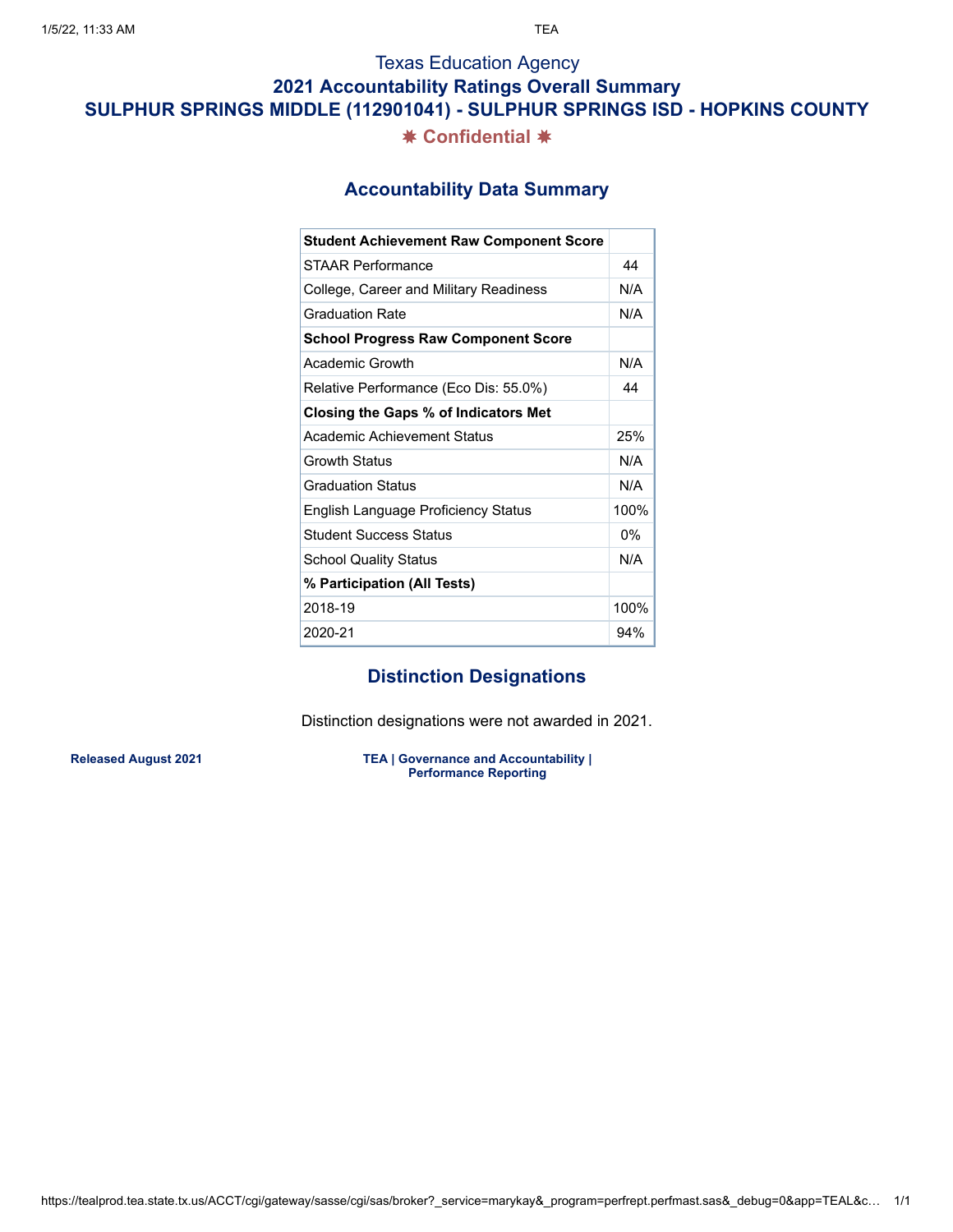### **2021 Accountability Ratings Overall Summary**

**SULPHUR SPRINGS EL (112901108) - SULPHUR SPRINGS ISD - HOPKINS COUNTY**

### ✸ **Confidential** ✸

### **Accountability Data Summary**

| <b>Student Achievement Raw Component Score</b> |      |
|------------------------------------------------|------|
| STAAR Performance                              | 46   |
| College, Career and Military Readiness         | N/A  |
| <b>Graduation Rate</b>                         | N/A  |
| <b>School Progress Raw Component Score</b>     |      |
| Academic Growth                                | N/A  |
| Relative Performance (Eco Dis: 64.2%)          | 46   |
| Closing the Gaps % of Indicators Met           |      |
| Academic Achievement Status                    | 50%  |
| Growth Status                                  | N/A  |
| <b>Graduation Status</b>                       | N/A  |
| English Language Proficiency Status            | 0%   |
| <b>Student Success Status</b>                  | 30%  |
| <b>School Quality Status</b>                   | N/A  |
| % Participation (All Tests)                    |      |
| 2018-19                                        | 100% |
| 2020-21                                        | 95%  |

## **Distinction Designations**

Distinction designations were not awarded in 2021.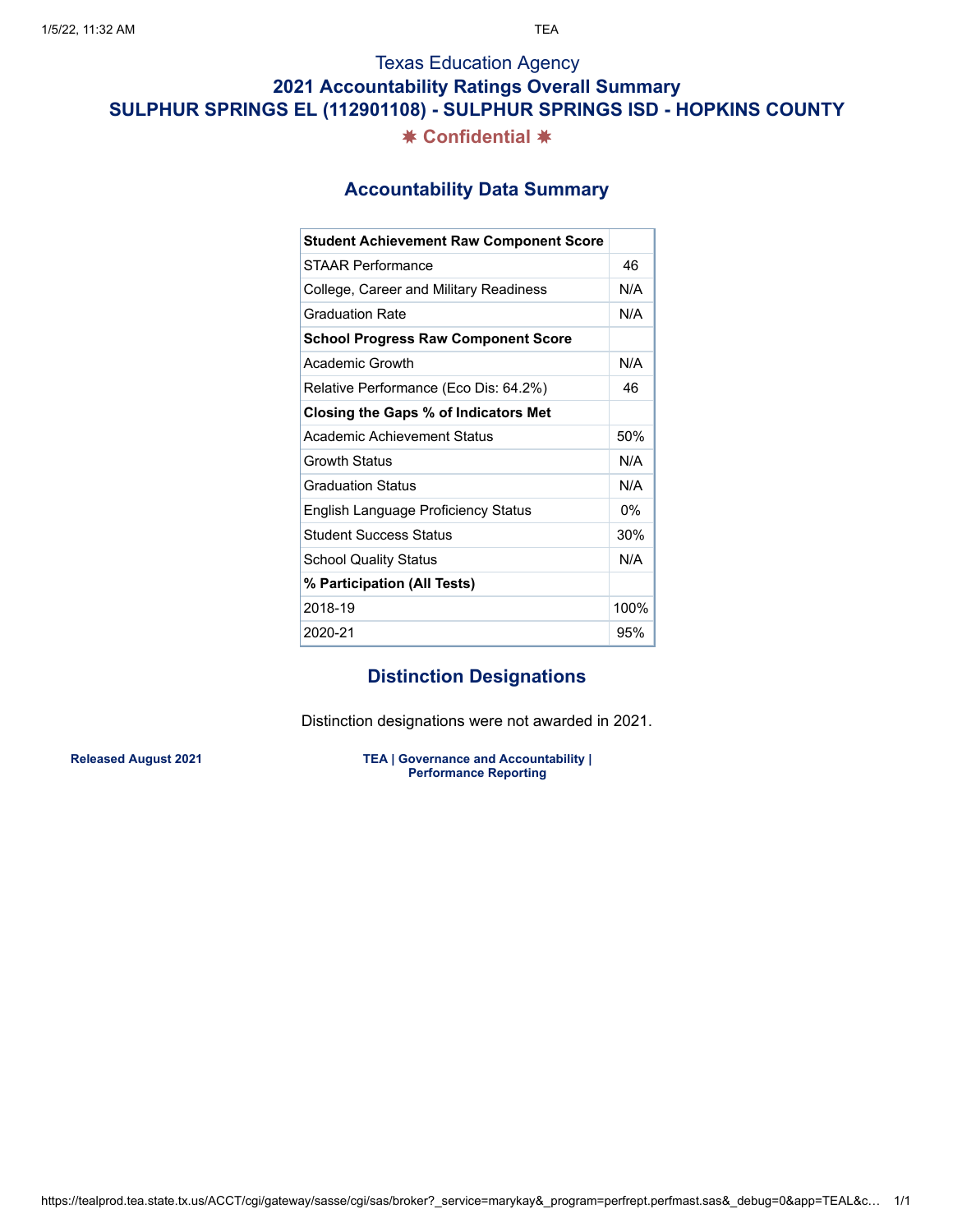# Texas Education Agency **2021 Accountability Ratings Overall Summary BOWIE PRI (112901106) - SULPHUR SPRINGS ISD - HOPKINS COUNTY** ✸ **Confidential** ✸

### **Accountability Data Summary**

| <b>Student Achievement Raw Component Score</b> |       |
|------------------------------------------------|-------|
| STAAR Performance                              | 37    |
| College, Career and Military Readiness         | N/A   |
| <b>Graduation Rate</b>                         | N/A   |
| <b>School Progress Raw Component Score</b>     |       |
| Academic Growth                                | N/A   |
| Relative Performance (Eco Dis: 52.0%)          | 37    |
| Closing the Gaps % of Indicators Met           |       |
| Academic Achievement Status                    | 0%    |
| Growth Status                                  | N/A   |
| <b>Graduation Status</b>                       | N/A   |
| English Language Proficiency Status            | N/A   |
| <b>Student Success Status</b>                  | $0\%$ |
| <b>School Quality Status</b>                   | N/A   |
| % Participation (All Tests)                    |       |
| 2018-19                                        | 100%  |
| 2020-21                                        | 99%   |

## **Distinction Designations**

Distinction designations were not awarded in 2021.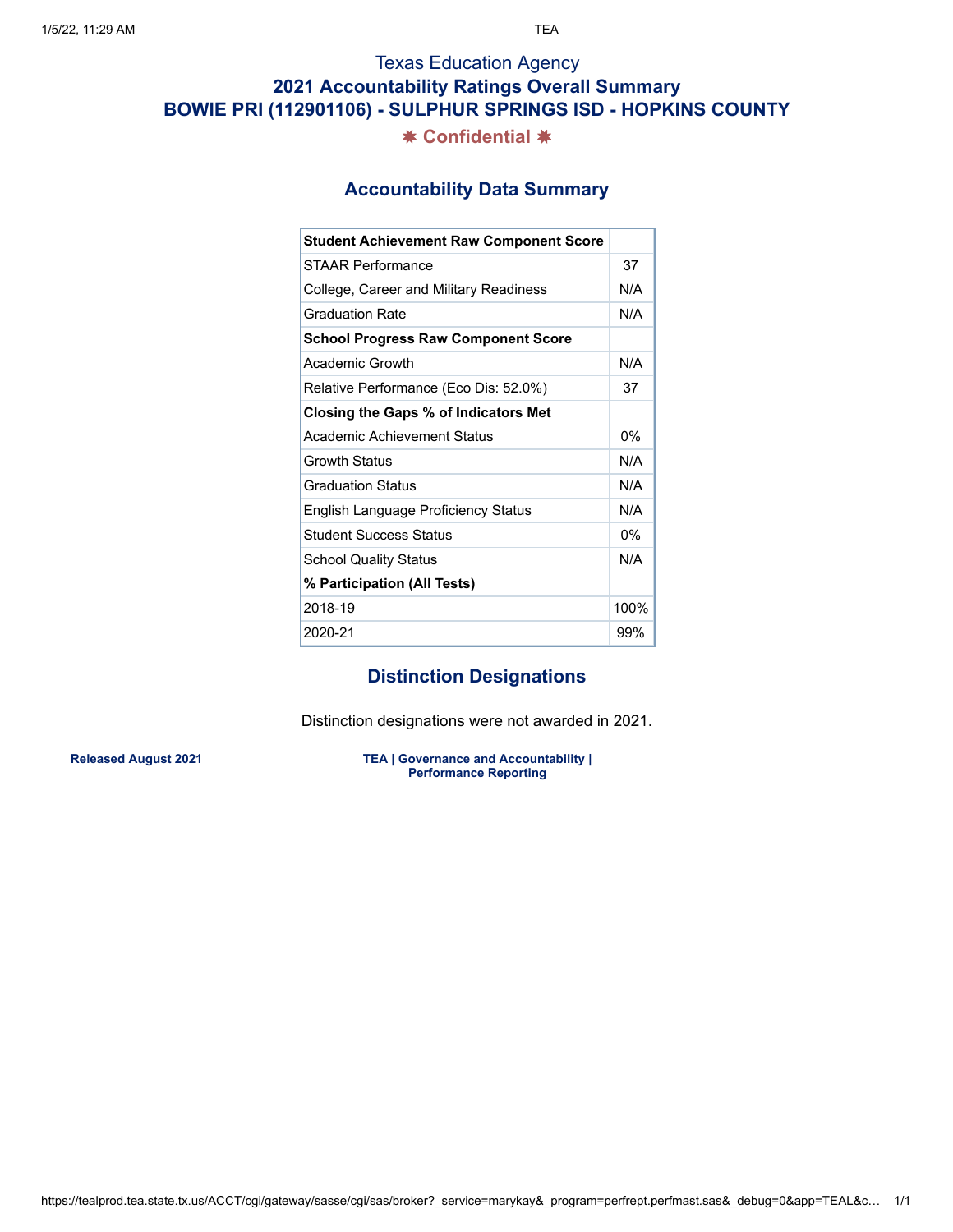### **2021 Accountability Ratings Overall Summary**

**BARBARA BUSH PRI (112901102) - SULPHUR SPRINGS ISD - HOPKINS COUNTY**

### ✸ **Confidential** ✸

### **Accountability Data Summary**

| <b>Student Achievement Raw Component Score</b> |     |
|------------------------------------------------|-----|
| STAAR Performance                              | 31  |
| College, Career and Military Readiness         | N/A |
| <b>Graduation Rate</b>                         | N/A |
| <b>School Progress Raw Component Score</b>     |     |
| Academic Growth                                | N/A |
| Relative Performance (Eco Dis: 65.1%)          | 31  |
| Closing the Gaps % of Indicators Met           |     |
| Academic Achievement Status                    | 0%  |
| <b>Growth Status</b>                           | N/A |
| <b>Graduation Status</b>                       | N/A |
| English Language Proficiency Status            | N/A |
| <b>Student Success Status</b>                  | 0%  |
| <b>School Quality Status</b>                   | N/A |
| % Participation (All Tests)                    |     |
| 2018-19                                        | N/A |
| 2020-21                                        | 99% |

## **Distinction Designations**

Distinction designations were not awarded in 2021.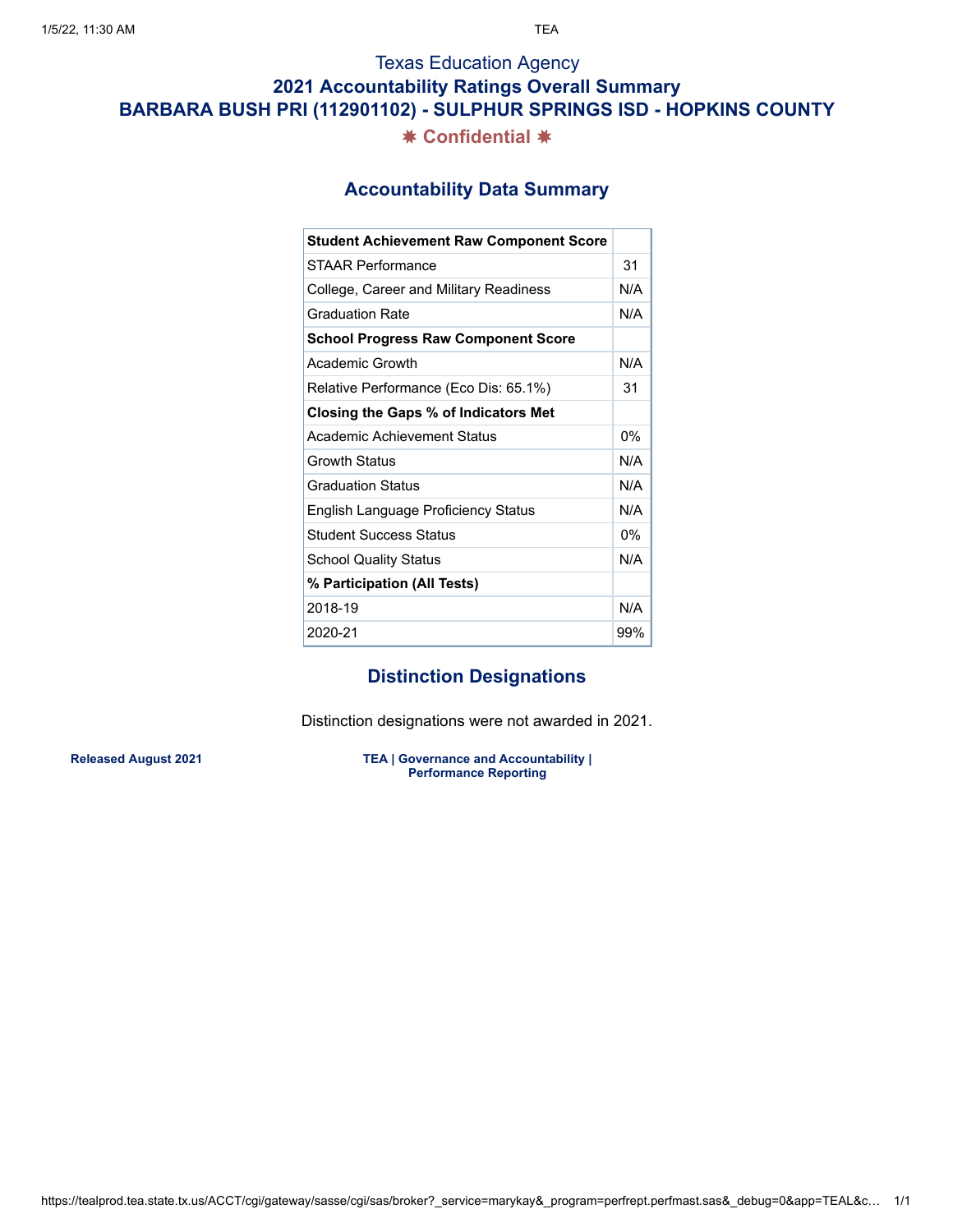# Texas Education Agency **2021 Accountability Ratings Overall Summary LAMAR PRI (112901104) - SULPHUR SPRINGS ISD - HOPKINS COUNTY** ✸ **Confidential** ✸

### **Accountability Data Summary**

| <b>Student Achievement Raw Component Score</b> |       |
|------------------------------------------------|-------|
| STAAR Performance                              | 33    |
| College, Career and Military Readiness         | N/A   |
| <b>Graduation Rate</b>                         | N/A   |
| <b>School Progress Raw Component Score</b>     |       |
| Academic Growth                                | N/A   |
| Relative Performance (Eco Dis: 76.3%)          | 33    |
| Closing the Gaps % of Indicators Met           |       |
| Academic Achievement Status                    | $0\%$ |
| Growth Status                                  | N/A   |
| <b>Graduation Status</b>                       | N/A   |
| English Language Proficiency Status            | N/A   |
| <b>Student Success Status</b>                  | $0\%$ |
| <b>School Quality Status</b>                   | N/A   |
| % Participation (All Tests)                    |       |
| 2018-19                                        | 99%   |
| 2020-21                                        | 100%  |

### **Distinction Designations**

Distinction designations were not awarded in 2021.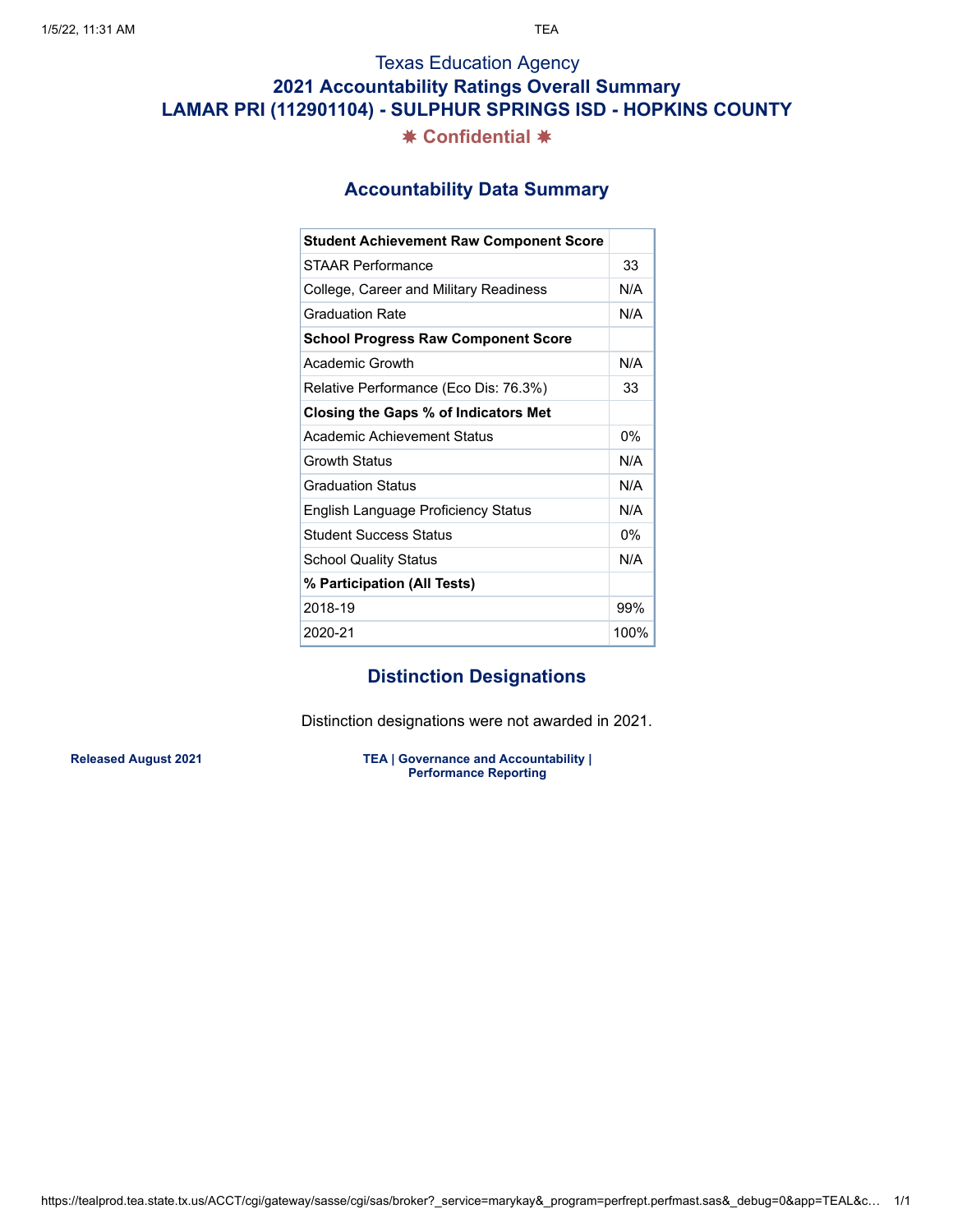# Texas Education Agency **2021 Accountability Ratings Overall Summary TRAVIS PRI (112901105) - SULPHUR SPRINGS ISD - HOPKINS COUNTY** ✸ **Confidential** ✸

### **Accountability Data Summary**

| <b>Student Achievement Raw Component Score</b> |       |
|------------------------------------------------|-------|
| STAAR Performance                              | 19    |
| College, Career and Military Readiness         | N/A   |
| <b>Graduation Rate</b>                         | N/A   |
| <b>School Progress Raw Component Score</b>     |       |
| Academic Growth                                | N/A   |
| Relative Performance (Eco Dis: 77.4%)          | 19    |
| Closing the Gaps % of Indicators Met           |       |
| Academic Achievement Status                    | $0\%$ |
| Growth Status                                  | N/A   |
| <b>Graduation Status</b>                       | N/A   |
| English Language Proficiency Status            | 100%  |
| <b>Student Success Status</b>                  | $0\%$ |
| <b>School Quality Status</b>                   | N/A   |
| % Participation (All Tests)                    |       |
| 2018-19                                        | 98%   |
| 2020-21                                        | 100%  |

### **Distinction Designations**

Distinction designations were not awarded in 2021.